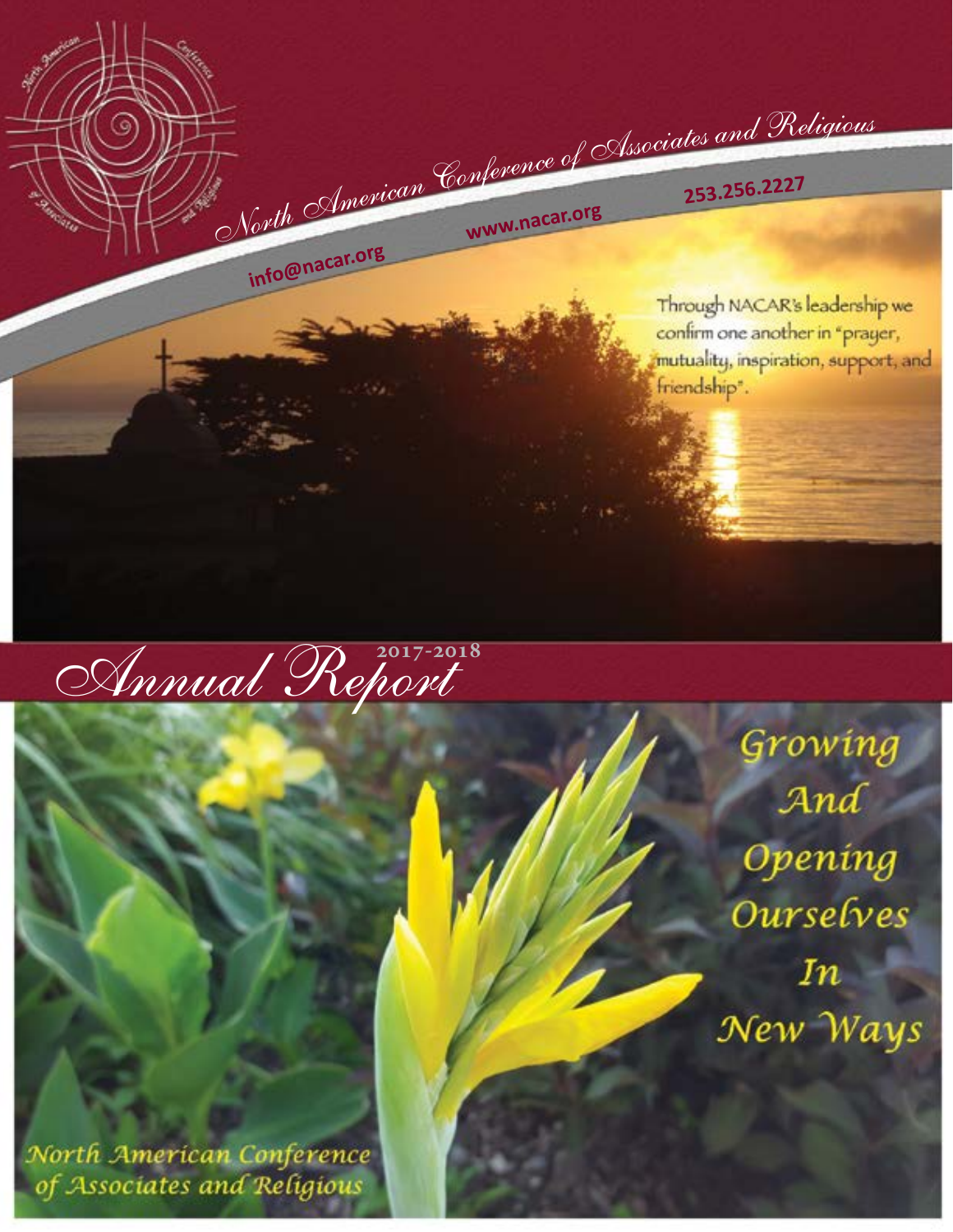# President's Message

#### **My house shall be called a house of prayer for all peoples.**  Isaiah 56:7

In 2017, the North American Conference of Associates and Religious reached out to our members to find out what they value most about NACAR. One of the respondents wrote, "It gives me a broader perspective of church." As we step back and review 2017-2018, we see the many ways locally, regionally and internationally that associates and religious are broadening the perspective of church and working to create a safe place "for all peoples."



Locally, associate-religious communities are in forefront of the many issues that have effectively barred God's people from safety. Among them are working on issues related to immigration, human trafficking, care of creation, and women and families.

Regionally, associates and associate leaders gather to learn from one another, and to offer support and encouragement in the on-going building up of the kingdom of God. Regionally and internationally we experience how connected we truly are. We see how our respective charisms hold the common bond of love. Love of God, love of our communities and love for ALL that God has created.

As a membership organization, NACAR has sought to meet the needs of our members by serving as "a catalyst" to bring together the good works that happen locally and regionally. This year, through our Creative Conversations, we used technology to bring together members, some of whom may feel isolated because they live at a distance from their local community.

As in the past, this 2017-18 annual report provides the facts, figures and reports of the organization. The board of directors hopes that it entices, empowers and inspires you to share your gifts — locally, regionally and with NACAR. To paraphrase Saint Mother Teresa: the needs are great, and none of us, including NACAR, ever do great things. But we can all do small things, with great love, and together we can do something wonderful.

Thank you for all that you have done for the continued well-being of NACAR and the people we serve. We look forward to joining with you as we continue the work of creating "something wonderful."

> **Jeanne Connolly,** Covenant Companion, Wheaton Franciscans

### **NACAR Mission Statement**

The North American Conference of Associates and Religious (NACAR) is a membership organization that acts as a catalyst to serve, empower and promote the

associate-religious relationship.

### **NACAR Vision Statement**

A vibrant, viable organization that collaborates with regional partners to promote association in all its forms. November 2013

On the cover, two individuals accepted our challenge to create their own poster quote pondering what it means to be a member of NACAR. Thank you to Associate Kathy Noether, Sisters of Notre Dame de Namur (Carmel by the Sea) and Director of Associates Carol Braun, Congregation of the Sisters of St. Agnes (Growing and Opening Ourselves in New Ways).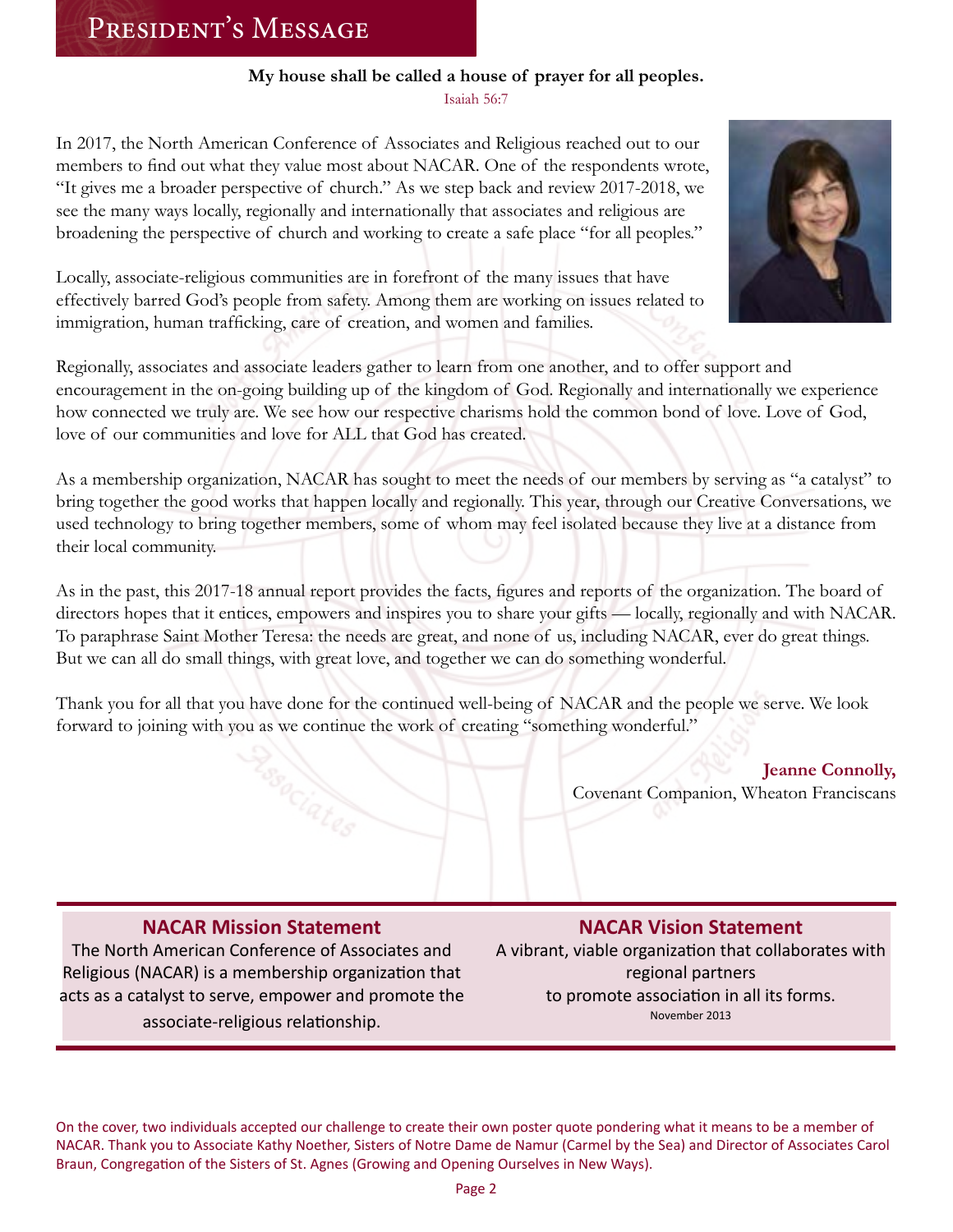# Board Members

# **Covenant Companion**

**Jeanne Connolly** Wheaton Franciscans, St. Charles, Illinois board president

**Sister Rita D. Woehlcke**  Sisters of St Joseph, Chestnut Hill

Philadelphia, Pennsylvania board vice president

#### **Reverend Arthur Carrillo**

Congregation of Passion, Holy Cross Province, Chicago, Illinois board secretary

**Associate Mark Piper** Sisters of Mercy, West Midwest board treasurer

**Associate Terri Butel** Sisters of Charity of Leavenworth **Associate Conni Dubick** Dominican Sisters of Peace Akron, Ohio

**Associate Ann Gotfryd** Congrégation de Notre-Dame Toronto, Ontario



# CONTRACTORS

meeting in Wisconsin, from left, Rita

Dubick, Arthur Carrillo, Teri Butel and

Jeanne Connolly.

**Associate Mary Jo Mersmann**  Sisters of Charity of Cincinnati, Mt. St. Joseph, Ohio **Office Member Relations**

Mary Jo Mersmann and Fred Goddard

**Maryknoll Affiliate Fred Goddard Web Administrator**

**Lisa Olson Communications Consultant**

> **Gina D'Orazio Accountant**



NACAR consultants Mary Jo Mersmann and Fred Goddard share their memories of NACAR for the 20th anniversary in 2017. Both are long-time consultants who are vital to the organization's success.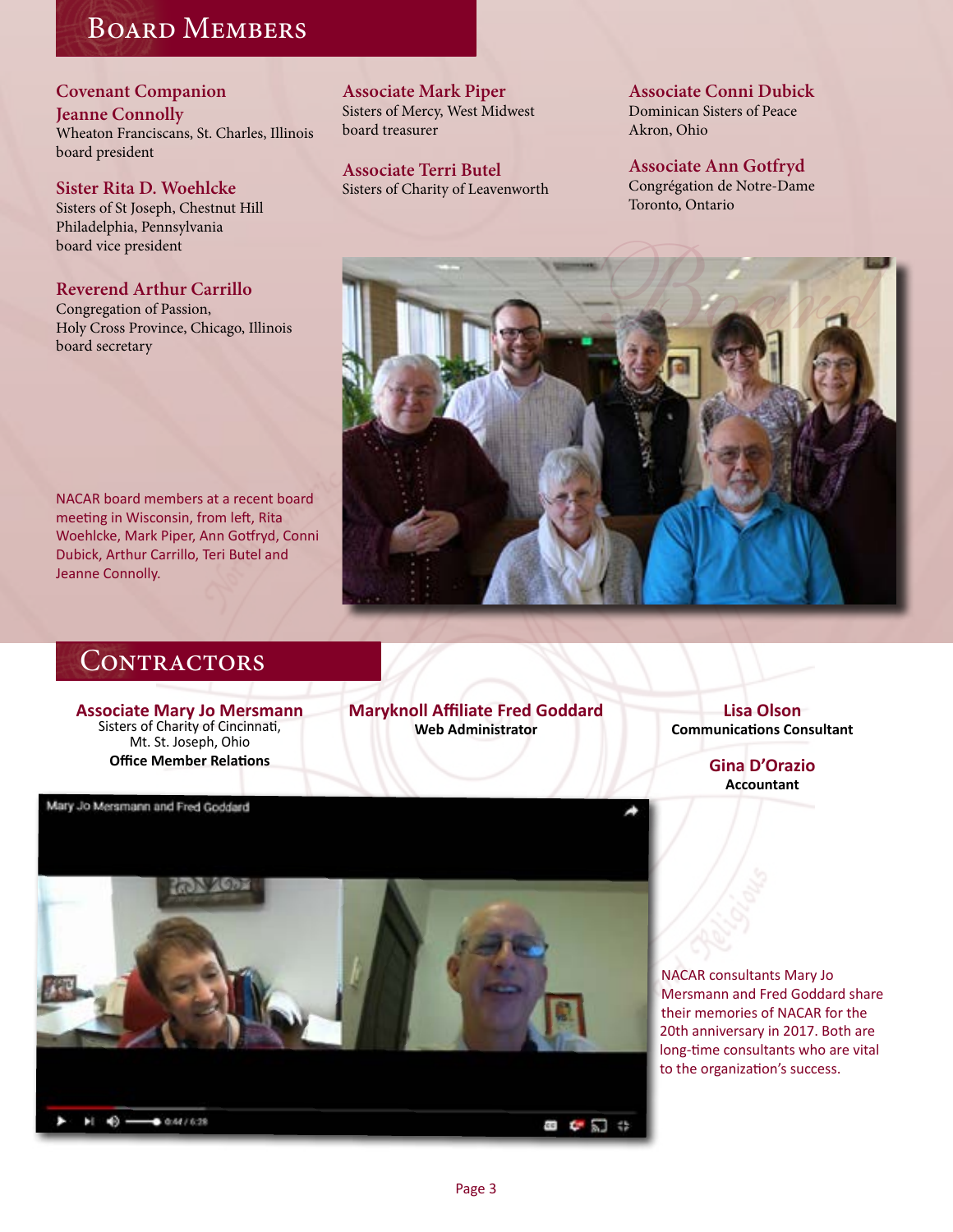# Finance Report

The total income for July 1, 2017, through June 30, 2018, was \$86,742.31. Board members provided in-kind contributions of \$2,877.98 (board travel and some marketing expenses).

Expenses totaled \$66,577.50. Including restricted funds, there appears to be a surplus or net income of \$20,164.81. Excluding restricted funds, the balance turns negative \$(1,570.19). This is an improvement from last year, largely due to a higher than expected turnout in the leadership workshop this past May. Our membership renewals are also still trickling in. Membership income continues to be strong.

The board strives to be good stewards of our organizational funds. They monitor their income and expenses against a conservative budget. As NACAR grows as an organization and enhances its membership benefits, expenses rise. For at least the sixth year NACAR has not increased membership dues, its primary source of income. The board continues to keep the bottom line in mind as it plans for the future. NACAR's cash position on June 30 was \$83,559, including \$21,735 in restricted funds. This represents an increase in cash of \$20,462 from June 30, 2017.

Please note that the grant money or restricted funds in the latter half of the fiscal year, which increased our income in this report, is planned for a draw-down throughout this new fiscal year for various specified projects. Securing these funds enable NACAR to reach the goal of enhancing the associate movement and improving services for all dues paying members.

By continuing to use these funds wisely at this moment in the associate movement, the board and its consultants continue to ensure the viability and vitality of NACAR for our hope-filled future.

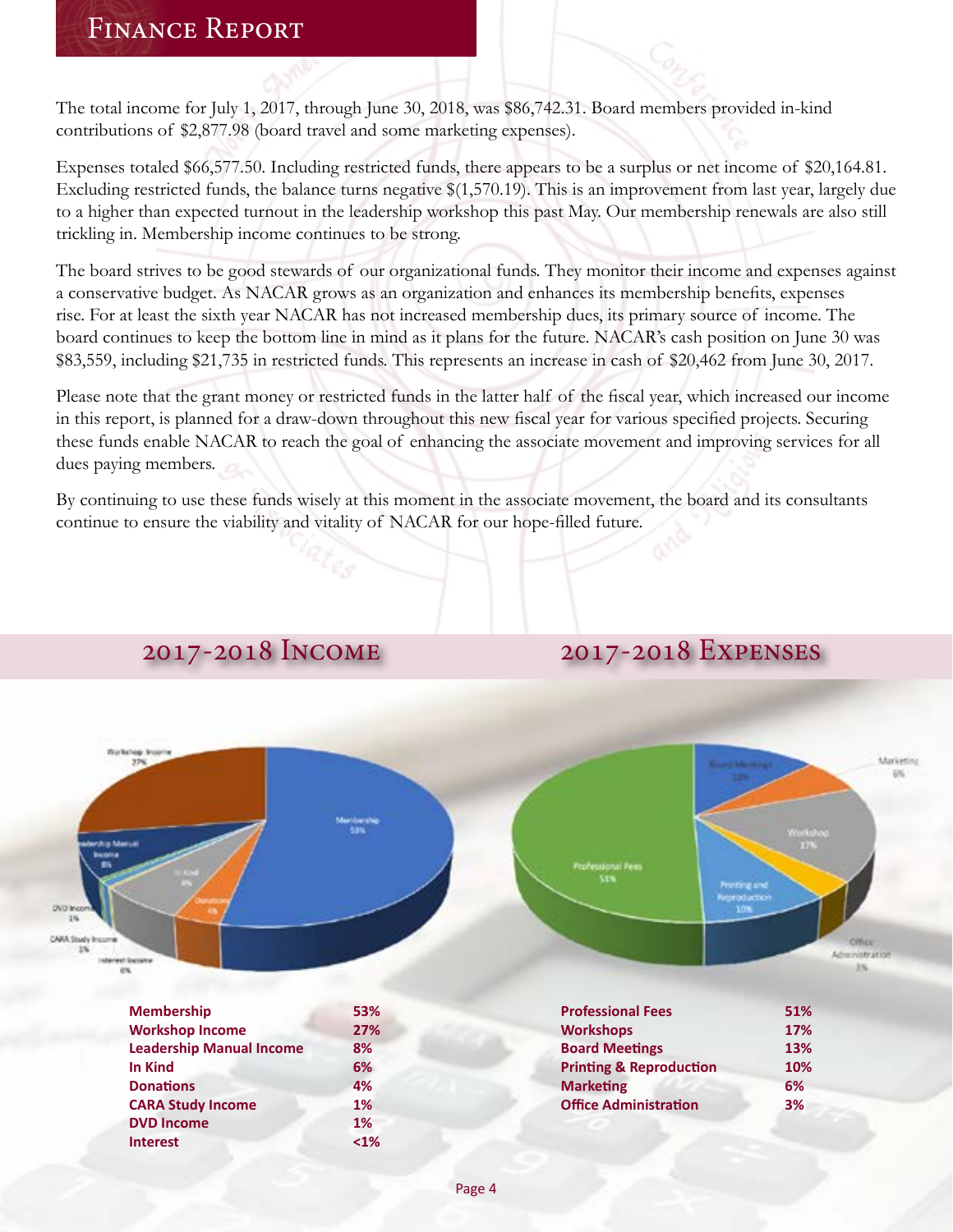# Membership & Benefits

NACAR offers different forms of membership to meet the needs of those we serve. NACAR provides all its members an opportunity to:

- Expand their connection to the larger associatereligious movement across North America.
- Directly receive information on trends and resources regarding the associate movement.
- Participate in NACAR workshops/events at a discounted rate.
- Access the members sections of the NACAR website.
- Download NACAR publications and archived materials from the website.
- Receive the NACAR e-magazine, *The Associate*, and the monthly e-newsletter from the board of directors.
- Engage in activities which witness to the work of the Holy Spirit in our world today.



The Dominican Sisters of Peace, community members of NACAR, held a 2017 retreat in Kansas with an emphasis on the importance of relationships.



The Ohio Pennsylvannia Associate Leadership group sponsored its first program in the fall of 2017. This new regional groups provides support and education for associate leaders.

#### **In addition, specific benefits belong to the different forms of membership:**

#### **Community Membership**

This membership comes with five to 15 individual memberships depending on the fee rate applied. Fees are set on a sliding-scale rate based on the number of vowed members and associates in the community. The community may offer additional individual memberships to associates and vowed members within their community at a discounted rate. Those holding community membership are invited to share NACAR's monthly e-newsletter and e-magazine, *The Associate*, with all of their associates and vowed members.

#### **Individual Membership**

This membership provides an opportunity for someone who does not fall under a community membership to receive the benefits of NACAR membership.

#### **Supporting Membership**

This form of membership is available to organizations and groups who are also working to support and/ or advance the associate-religious movement. This membership highlights the work of the supporting organization on the NACAR website and in NACAR publications.

Additional information on the benefits of membership can be found at www.nacar.org.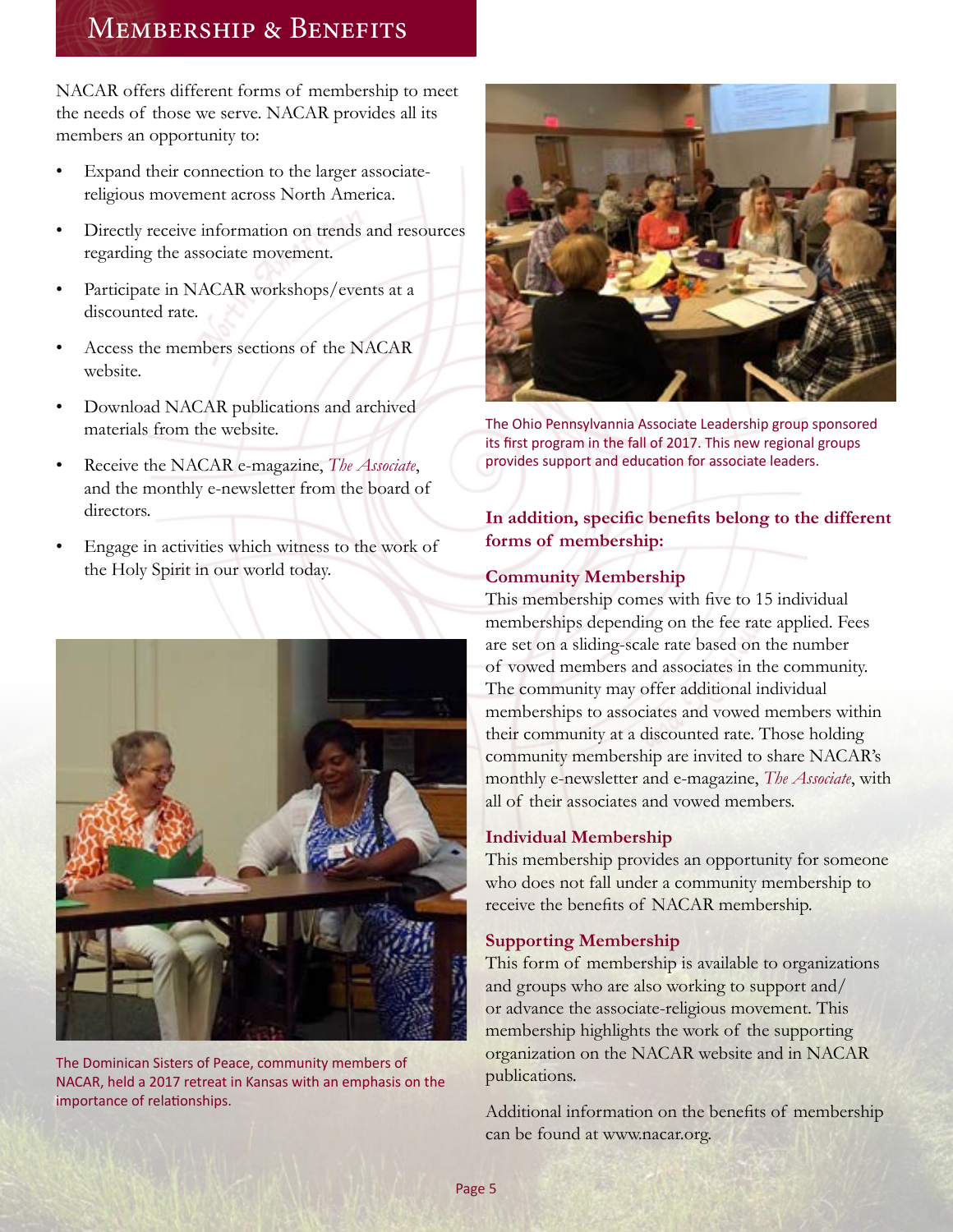# Member Services

### *Amy Kulesa (chair), Terri Butel, Cathi Duffy, Sister Rita Woehlcke (board liaison), Kathy Herrington, Mark Piper & Kathy Noether*

The member services committee serves NACAR membership by designing, developing, implementing and evaluating programs and services that enhance membership, while attracting new and retaining current members.

### **The priorities for 2017-2018:**

- To encourage follow-up participation by congregations and associate groups to the focus points identified by the 2016 CARA report.
- In response to the above priority, to develop and implement a series of six live webinars, hosted by committee members, called Creative Conversations. These webinars invited NACAR members to join live conversations about areas identified by the CARA study needing crucial attention for growth and sustainability of the associate movement into the future.
- To complete a new chapter of the leadership manual, "Building and Sustaining Vibrant Groups."
- To move forward in partnering with the University of Dayton Virtual Learning Community for Faith Formation.
- To implement the annual Associate Leadership Retreat in Wisconsin in May 2018.
- To begin planning for 2019 leadership retreat in Southeast/Central region of the United States.
- To project needs for a new leadership manual chapter, choose theme and recruit authors.

2017-2018 saw the development of two exciting new programs: the Creative Conversations live webinars, focusing on priorities which emerged from the 2016 CARA study, and a new NACAR partnership with University of Dayton to provide affordable online ongoing formation for associate leaders.

The leadership manual was enhanced with the chapter, "Building and Sustaining Vibrant Groups," written by Sister of St. Joseph Rita Woehlcke and Associate Nancy Davis, Sisters of St Francis of Mary Immaculate. This chapter may be ordered on the NACAR website.



Sister Rita Woehlcke, Sisters of St Joseph of Chestnut Hill, leads a Creative Conversation via the Internet.

The committee hosted a retreat from May 21–24 at the Siena Retreat Center overlooking Lake Michigan in Racine, Wisc. The retreat, facilitated by Sister of Charity Louise Lears, was entitled Pursuing Peace: Co-Creating the Beloved Community. Associate leaders were led by Sister Louise in explorations of what makes for peace, both interiorly and relationally. The retreat included presentations, ample private reflection time and several contemplative listening/dialogue sessions with participations about personal experience in ministry and spiritual life.

Creative Conversations, received with enthusiasm by participants of the initial sessions, will be continued in calendar year 2018-2019, exploring topics suggested in the follow-up survey. It became clear that this live videoconference venue is an excellent way for NACAR members and leaders to share experiences and best practices in associate ministry throughout the year on focused topics relevant to associate life. All previous Creative Conversations can be found on the NACAR website.

Matriculation with University of Dayton's VCLFF program will begin in Fall 2018 thanks to a \$3,000 grant from the Sisters of Mercy, West Midwest Community. The many online classes in theology and spirituality offered will be a great asset for the ongoing development and formation of associate leaders. Any associate or vowed member in a NACAR community membership can avail themselves at a discounted rate of solid, accredited and affordable academic coursework for their ongoing formation.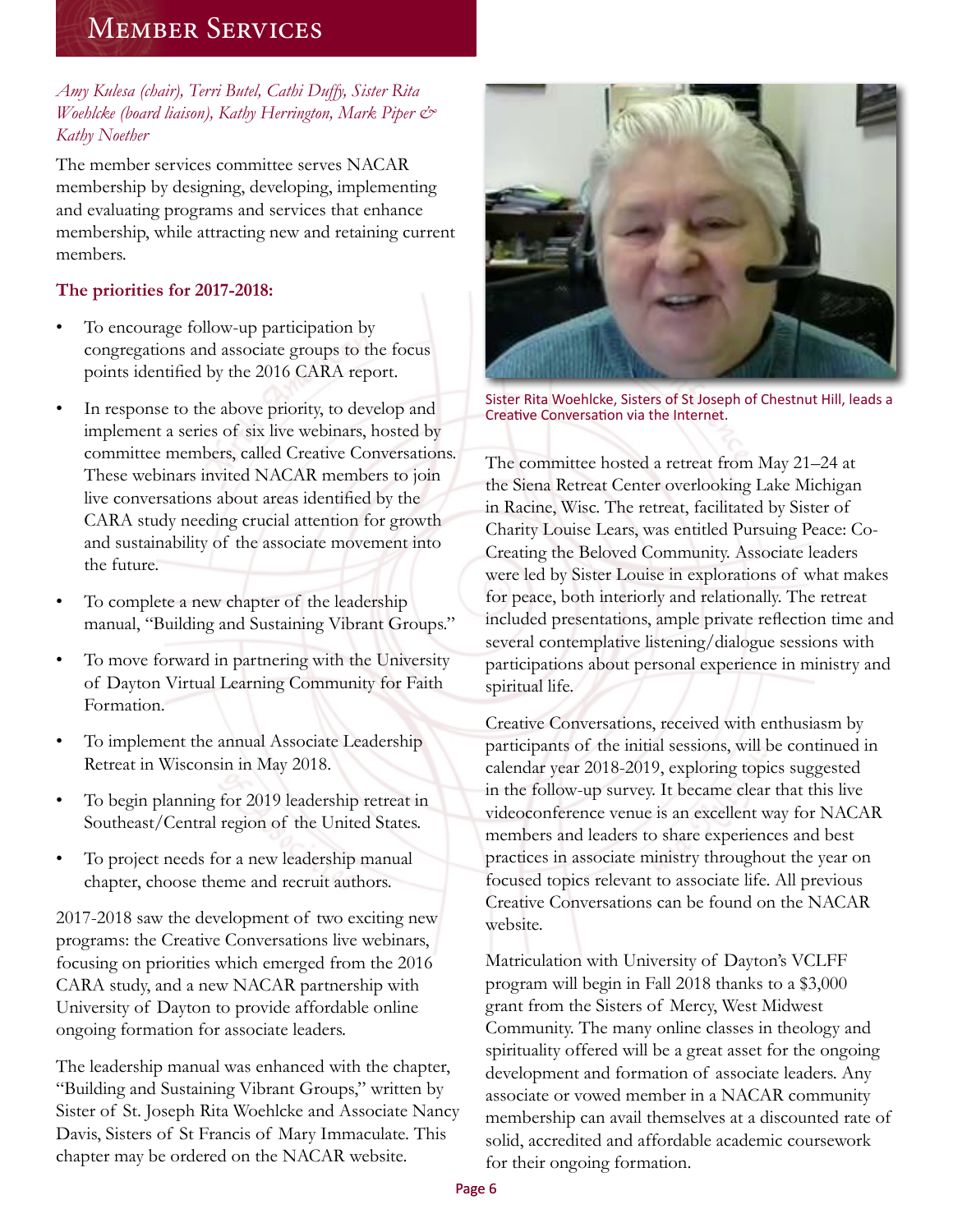# **COMMUNICATIONS**

### *Conni Dubick (chair), Judy Borland, Nancy Davis, Carrie McClish, Fred Goddard, Mary Jo Mersmann, Lisa Olson & Carla Rush*

The NACAR communications committee focused its efforts on meeting the NACAR strategic plan goals of "increasing awareness of the mission work and spiritual life of associates, associate and religious communities, and regional associate groups and NACAR itself. Regardless of location or position, all members have the opportunity to participate in, contribute to and benefit from engagement in the organization."

The committee, with the assistance of regional news gatherers, identified programs, services, events and research from associates and religious in the United States and Canada. Over 40 members submitted their reflections and news through NACAR communication tools. With the creative and technical skills of the web administrator, social media contributor and design consultant, the online publication and social media plan of the Facebook and Twitter world extended the reach of NACAR information to members and friends. News and questions provided a forum for members to communicate with each other in a spontaneous way of sharing.

There was a dissemination of information that strengthens the relationship of individual communities with one another as well as the personal interaction with follow-up email correspondence, workshop/webinar attendance and conference call or Zoom meetings prompted by NACAR announcements or events. The CARA study results remained relevant topics on the future of associates, financial sustainability, ongoing formation and associate leadership.

The NACAR board had determined that the theme "Creating the Future in the Now" continued looking forward as the associate movement evaluates its growth and development. The communication committee sought innovative ideas from regional groups i.e., BACAR, OPAL, Tri-State, and TEXLA (see more on page 10), as well as prominent authors Benedictine Sister Joan Chittister, Marisa Guerin, Sister of St. Joseph Paula Drass and Kathy Wade, who were writing and speaking about the associate-religious community relationship.





on the latest happenings and offerings. Be sure to like our page:

**Facebook.com/NACAR96**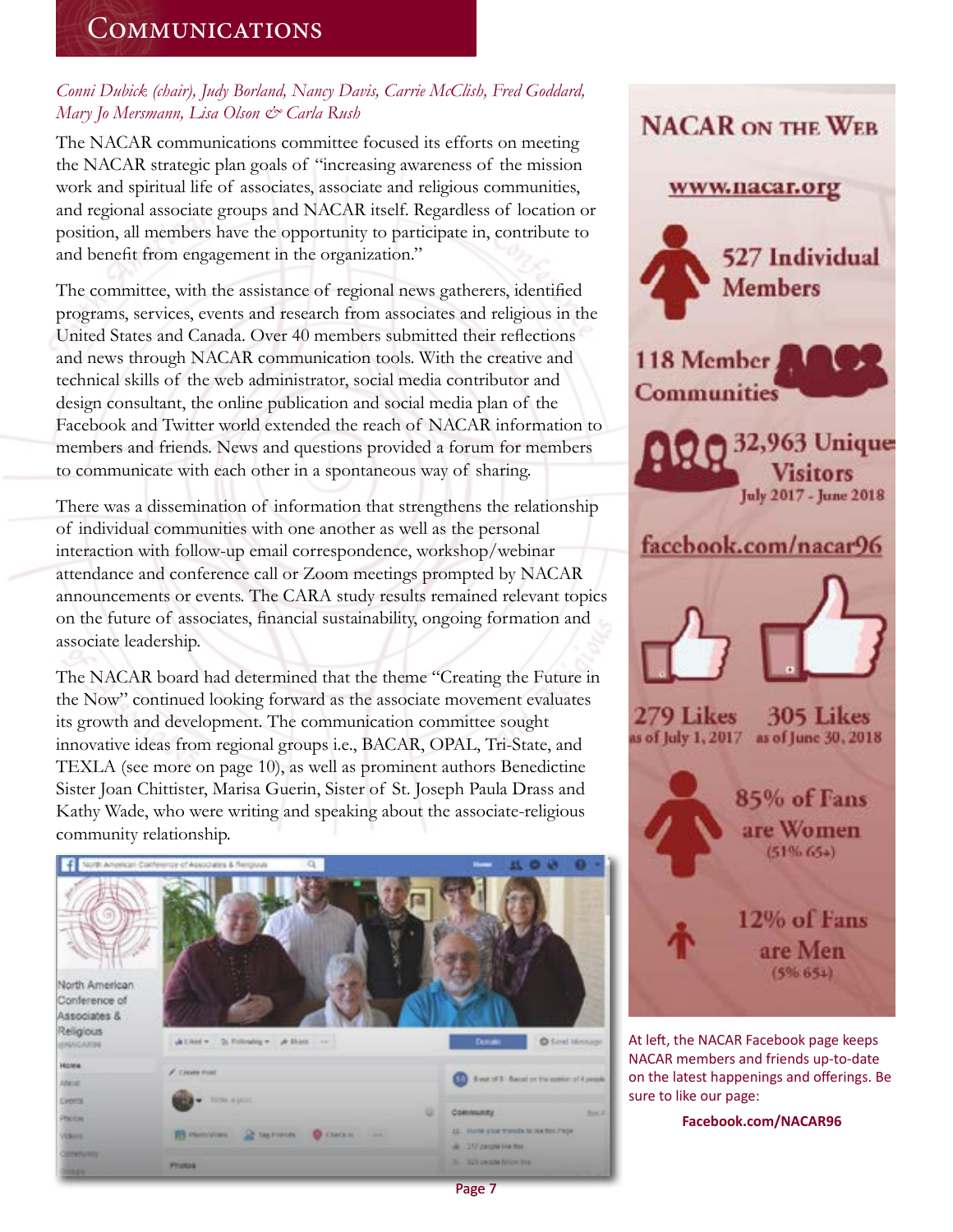# **MARKETING**

#### *Carla Rush (chairperson), Jeanne Connolly, Ann Gotfryd and Carrie Hankes*

#### **Marketing the Benefits of NACAR**

The marketing committe continued to spread the word about NACAR through Facebook, *The Associate* and the NACAR website.

#### **Continued to work toward collaborative relationships with like-minded organizations seeking to promote or support the associatereligious relationship**

The committee worked with Leadership Conference of Women Religious, Communicators for Women Religious, National Religious Vocation Conference; Religious Formation Conference to serve the people of God through the charisms of our communities. NACAR also participated as an exhibitor at the LCWR Assembly in 2017 and participated as a basic sponsor for the LCWR Assembly in 2017.

#### **Examined Current Membership**

Followed up on member satisfaction survey, featured infographics of the results in *The Associate* and on Facebook.

#### **Featured Current Membership**

Featured articles in *The Associate* highlighting supporting members thanking them for their support.



Above, board members Barbara Roth and Conni Dubick discuss the NACAR handouts as they prepare to greet leaders at the 2017 LCWR assembly in Orlando, Florida.

Below, the NACAR website is a great source of information for members. The new look makes it easier to navigate. We invite you to check it out!

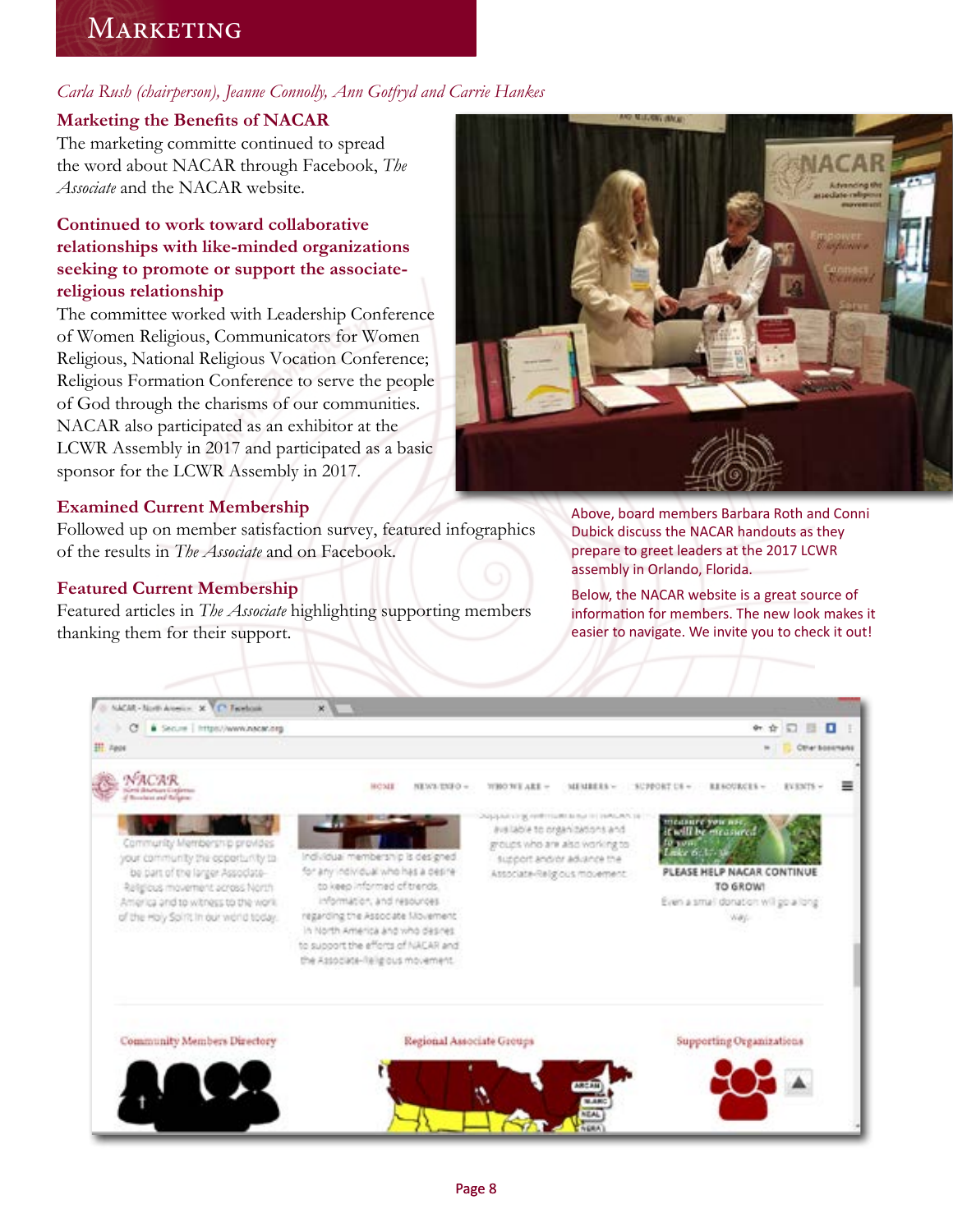# Community Members

Adorers of the Blood of Christ Benedictine Sisters of St. Paul's Monastery Bernardine Franciscan Sisters Congregation de Notre Dame Congregation de Notre Dame, Blessed Sacrament Province Congregation of Divine Providence, Kentucky Congregation of Divine Providence, Marie de la Roche Province Congregation of Divine Providence, Texas Congregation of Our Lady of the Retreat in the Cenacle (Religious of the Cenacle) Congregation of Sisters of St. Agnes Congregation of Sisters of St. Martha Congregation of St. Brigid Congregation of St. Joseph Congregation of the Humility of Mary, Iowa Congregation of the Humility of Mary, Villa Maria Congregation of the Most Holy Redeemer (Redemptorists) Congregation of the Passion, Holy Cross Province Congregation of the Passion, St. Paul of the Cross Province Congregation of the Sisters of St. Joseph of Peace Congregation of the Sisters of St. Joseph of Springfield Congregation of the Sisters of St. Joseph, Boston Congregation of the Sisters of the Holy Names of Jesus and Mary Daughters of the Holy Spirit Dominican Sisters and Associates of Sinsinawa Dominican Sisters of Grand Rapids, Michigan Dominican Sisters of Hope Dominican Sisters of Peace Dubuque Sisters of Presentation of Blessed Virgin Mary Felician Sisters, Our Lady of Hope Province Franciscan Sisters of Allegany, New York Franciscan Sisters of Chicago Franciscan Sisters of Little Falls, Minnesota Franciscan Sisters of Perpetual Adoration Franciscan Sisters of the Atonement Franciscan Sisters of the Poor Franciscan Sisters of the Sacred Heart Grey Nuns of the Sacred Heart Handmaids of the Sacred Heart of Jesus Holy Union Sisters Hospital Sisters of St. Francis Hospitaller Order of St John of God Province of Good Shepherd Institute of the Blessed Virgin Mary, United States Province Loretto Community Marianites of Holy Cross Medical Mission Sisters Medical Missionaries of Mary Missionaries of the Precious Blood Community Notre Dame Sisters Oblate Sisters of Providence OLVM Associate Community Poor Handmaids of Jesus Christ / Associate Community Racine Dominicans Religieuses Hospitaliers Saint Joseph Community School Sisters of Notre Dame, Atlantic-Midwest Province School Sisters of Notre Dame, Central Pacific Province School Sisters of St. Francis, Milwaukee Servants of the Immaculate Heart of Mary Sisters of Bon Secours USA Sisters of Charity of Cincinnati Sisters of Charity of Leavenworth Sisters of Charity of Nazareth Sisters of Charity of Our Lady of Mercy Sisters of Charity of St. Augustine Sisters of Charity of St. Elizabeth

Sisters of Charity of St. Vincent de Paul - Halifax Sisters of Charity of St. Vincent de Paul of New York Sisters of Charity of the Blessed Virgin Mary Sisters of Charity of the Immaculate Conception Sisters of Charity of the Incarnate Word, Houston Texas Sisters of Charity of the Incarnate Word, San Antonio, Texas Sisters of Christian Charity North American Western Province Sisters of Mary of the Presentation Sisters of Mercy of Newfoundland & Labrador Sisters of Mercy of the Holy Cross - Merrill, Wisconsin Sisters of Mercy, South Central Community Sisters of Mercy, West Midwest Community Sisters of Notre Dame Sisters of Notre Dame de Namur, Ohio Sisters of Notre Dame de Namur, US East-West Province Sisters of Our Lady of Sion - Canada/USA Sisters of Providence - St. Mary of the Woods Sisters of Providence of St. Vincent de Paul Sisters of Providence, Holyoke, Massachusetts Sisters of Providence, Mother Joseph Province Sisters of St. Anne Sisters of St. Casimir Sisters of St. Dominic Sisters of St. Dominic of Blauvelt, New York Sisters of St. Francis of Assisi, Milwaukee Sisters of St. Francis of Mary Immaculate Sisters of St. Francis of Penance & Christian Charity, Holy Name Province Sisters of St. Francis of Penance and Christian Charity, Sacred Heart Province Sisters of St. Francis of Sylvania, Ohio Sisters of St. Francis of the Holy Cross Sisters of St. Francis of the Neumann Communities Sisters of St. Francis, Clinton, Iowa Sisters of St. Francis, Dubuque, Iowa Sisters of St. Francis, Oldenburg Indiana Sisters of St. Francis, Rochester, Minnesota Sisters of St. Francis, Tiffin, Ohio Sisters of St. Joseph of Chestnut Hill, Philadelphia Sisters of St. Joseph, Third Order of St. Francis Sisters of St. Louis Sisters of St. Mary of Namur Sisters of the Assumption of the Blessed Virgin Sisters of the Blessed Sacrament Sisters of the Cross and Passion Sisters of the Holy Family Sisters of the Incarnate Word and Blessed Sacrament, Victoria Sisters of the Living Word Sisters of the Most Precious Blood of O'Fallon, Missouri Sisters of the Presentation of the Blessed Virgin Mary Sisters of the Presentation San Francisco, California Sisters of the Redeemer Sisters of the Sorrowful Mother Sisters, Servants of Immaculate Heart of Mary, Scranton Sisters, Servants of the Immaculate Heart of Mary, Monroe Society of the Holy Child Jesus Society of the Sacred Heart, United States-Canada Province U. S. - Ontario Province of the Sisters of the Holy Names of Jesus and Mary Union of Presentation Sisters Newfoundland and Labrador Province Ursuline Convent of the Sacred Heart Ursuline Sisters (Roman Union) Ursuline Sisters of the Immaculate Conception (Louisville) Wheaton Franciscans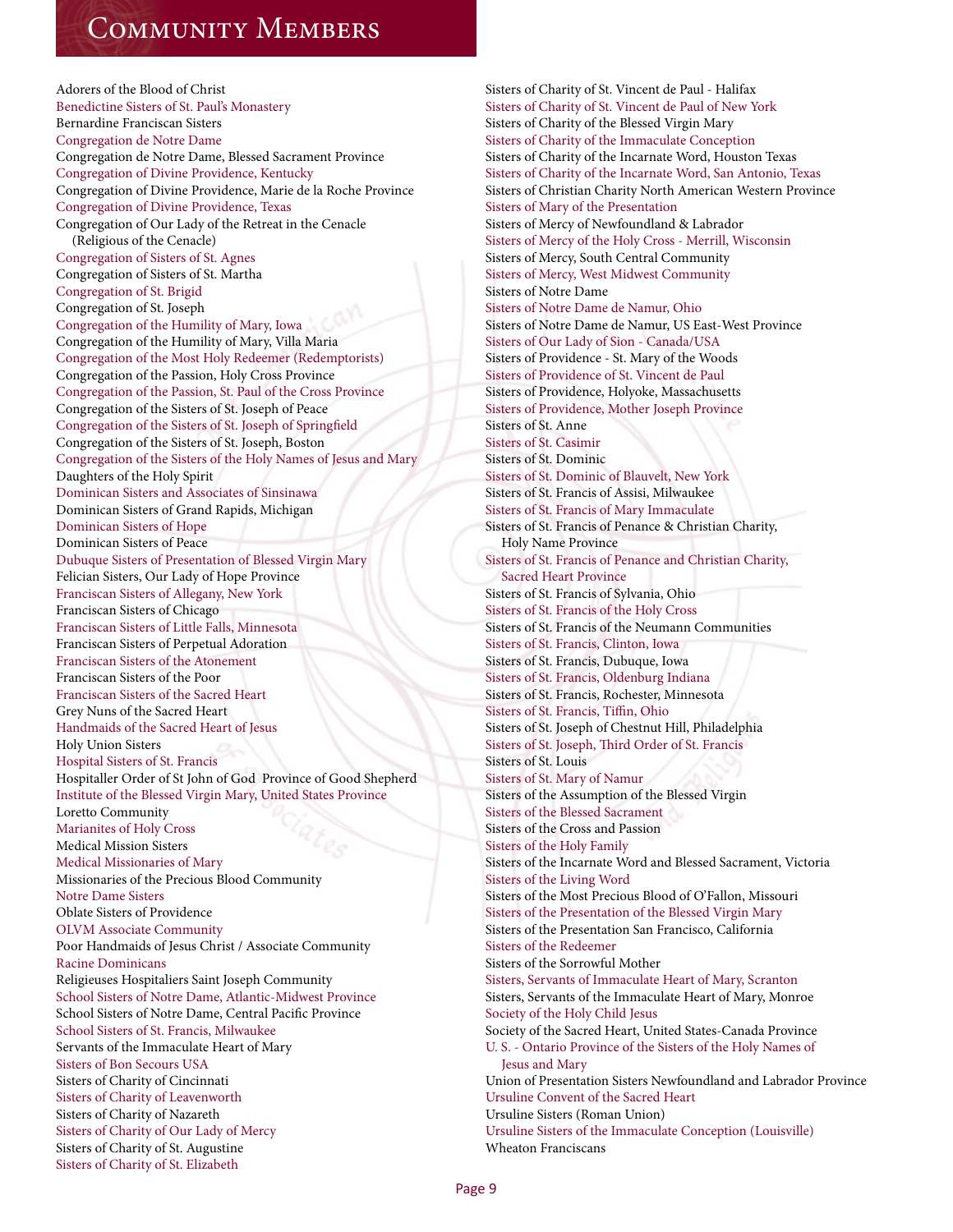# Regional Associate Groups

Regional associate groups allow NACAR members more opportunities to grow in their role alongside religious and associates from other congregations located within their geographic area. Many of these groups host conferences, workshops or other gatherings to enhance the associate-religious relationship. If you would like more information about the regional associate group in your area, contact NACAR at info@nacar.org.



#### **ARCAN**

Atlantic Religious Congregation Associate Network

#### **BACAR**

Bay Area Conference of Associates and Religious

#### **CARMA**

Conference of Associates and Religious of Midwest Area

**IAD** Intercongregational Associate Directors

**M-ARC**  Maine Associate Religious Conference

At left, BACAR members listen to Sister Mariyn Wilson, Sisters of Charity of the Blessed Virgin Mary, at a 2018 gathering.

**MKS** Midwest Kindred Spirits

**NEAL** New England Associate Leadership

**NERA** New England Region Associates

#### **OPAL**

Ohio Pennsylvania Associate Leadership

> **TEXLA** Texas and Louisiana

**Tri-State Conference of Associate Leadership**

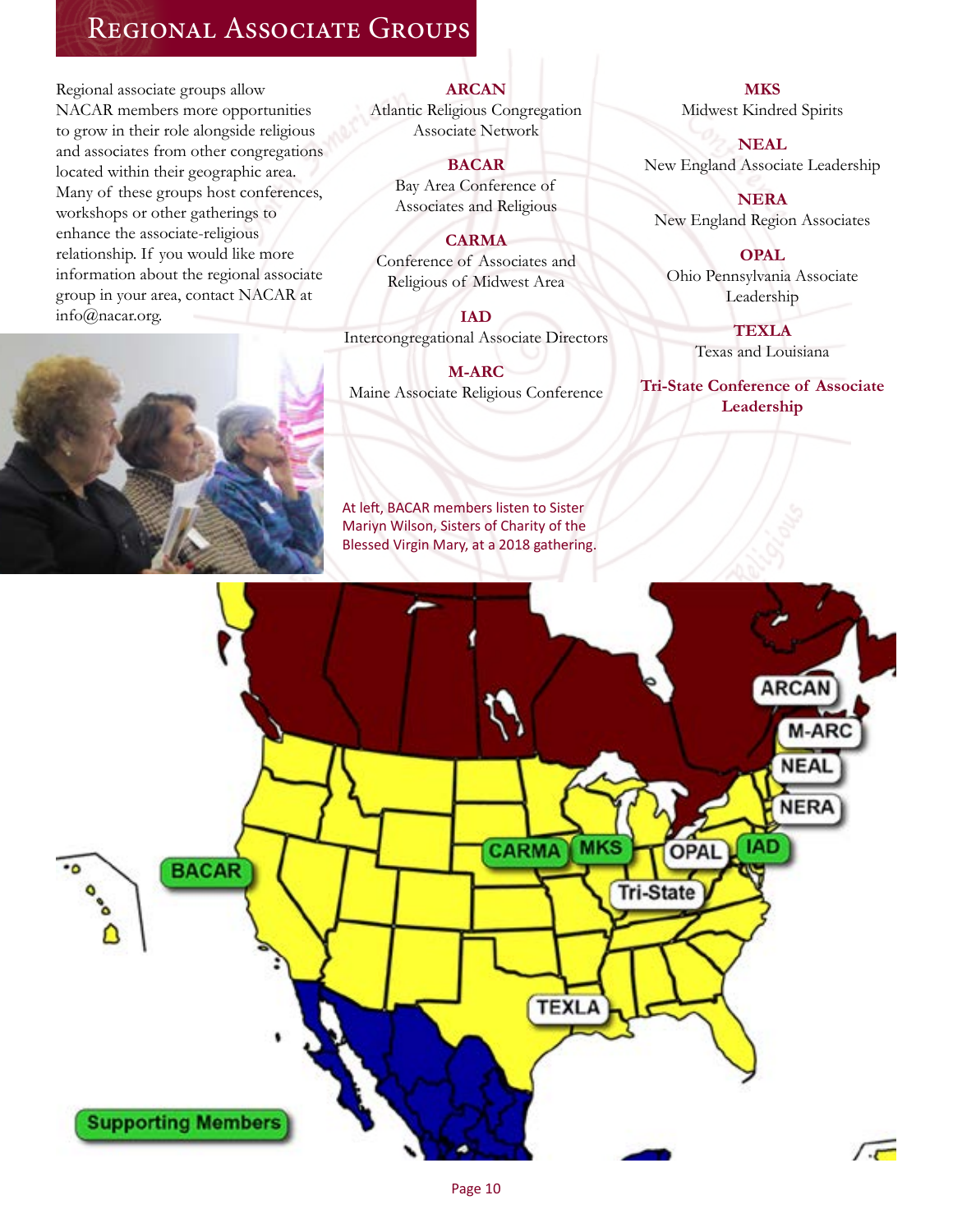# Thank You

**We are grateful to the following for time, talent and/or financial resources:**

#### IN GRATITUDE *The Associate* **Article Submission**

Associate Judy Talvacchia, Society of the Holy Child Jesus Associate Kathy Noether, Sisters of Notre Dame de Namur Associate Conni Dubick, Dominican Sisters of Peace, NACAR board member Reverend Arthur Carrillo, Passionist of the Holy Cross Province, NACAR board member Associate Nancy Davis, Sisters of St. Francis of Mary Immaculate Associate Mary Jo Mersmann, Sisters of Charity of Cincinnati Jeanne Connolly, Wheaton Franciscan Covenant Companion,

 NACAR board president Associate Carla Rush, Sisters of Charity of Cincinnati Associate Ann Gotfryd, Congregation de Notre-Dame and NACAR board member

Associate Ashley Skocynski, Franciscan Sisters of Perpetual Adoration Associate Dan Carney, Pittsburgh Passionists

Associate Nancy McCarville, Sisters of Charity of the Blessed Virgin Mary

Associate Kathy Noether, Sisters of Notre Dame de Namur, BACAR co-director

Associate Deborah Stillson, Dominican Sisters of Peace Carmel Ross, executive officer, Mercy Associates Institute of Sisters of Mercy of Australia and Papua New Guinea

Associate Dee Holleran, Domincian Sisters of Peace staff member Associate Suzie Wright, coordinator team, Sisters of

Charity of the Blessed Virgin Mary

Lisa Olson, NACAR consultant

Fred Goddard, Maryknoll Affiliate and NACAR website consultant Affiliate Michael Krueger, Franciscan Sisters of

Perpetual Adoration

Sister Jeanne Hagelskamp, Sisters of Providence

- Sister Elizabeth Avalos, Sisters of Charity of the Blessed Virgin
- Associate Kathryn Davis, Sisters of St. Joseph
- Associate Judy Borland, Sisters of the Holy Names of Jesus and Mary

Associate Dana Hinton, Sisters of Charity of Nazareth Marisa Guerin, Ph.D

Mark Piper, director of association, Sisters of Mercy of the Americas, Midwest West Community

Associate Dennis Cho, Dominican Sisters of Peace

Associate Carol Braun, Congregation of the Sisters of St. Agnes

Sister Rita Woehlcke, director of associates, Sisters of

St. Joseph, Chestnut Hill

Associate Kathy Wade, Sisters of Mercy South Central Community Associate Janet Mayorga, Sisters of Charity of the Incarnate Word, Houston, Texas

Cojourner Joan Cordes, Sisters of St. Francis, Rochester, Minn. Jane Schaefer and Carolyn Meyer, associate co-directors,

Sisters of St. Francis, Oldenburg, Indiana

Brooke Nicholson Grote, director of mission advancement, Aberdeen Presentation Sisters

Renae Bauer, communications director, and Sister Marilyn Herr, associate director, Sisters of St. Francis of the Holy Cross

Associate Carrie McClish, Sisters of the Holy Names of Jesus and Mary

#### IN GRATITUDE **Retreat Leader**

Louise Lears, SC (pictured below at the leadership retreat)



#### In Gratitude **Leadership Manual Chapter authors**

Associates Peg and Carl Madigan, Congregation de Notre Dame Associate Mary Jo Mersmann, Sisters of Charity of Cincinnati Rita Woehlcke, Sisters of St Joseph of Chestnut Hill Associate Kathy Noether, Sisters of Notre Dame de Namur Associate Nancy Davis, Sisters of St. Francis of Mary Immaculate

#### IN GRATITUDE **Creative Conversations Facilitators**

Associate Amy Kulesa, Sisters of Bon Secours Associate Kathy Noether, Sisters of Notre Dame de Namur Sister Rita Woehlcke, Sisters of St Joseph of Chestnut Hill Associate Barbara Roth, Sinsinawa Dominicans Associate Kathy Herrington, Sisters of the Holy Names of Jesus and Mary

Associate Ann Gotfryd, Congregation de Notre Dame Associate Cathi Duffy, Society of the Holy Child Jesus

#### IN GRATITUDE **New Community Members**

Sisters of Charity of St. Vincent de Paul, New York Oblate Sisters of Providence Sisters of St. Francis of Sylvania, Ohio Congregation of the Humility of Mary, Iowa Congregation of St. Joseph

#### IN GRATITUDE **Supporting Members**

BACAR (Bay Area Conference of Associates and Religious) CARMA (Conference of Associates and Religious of the Midwest Area) IAD (Intercongregational Associate Directors) Mary's Pence MKS (Midwest Kindred Spirits)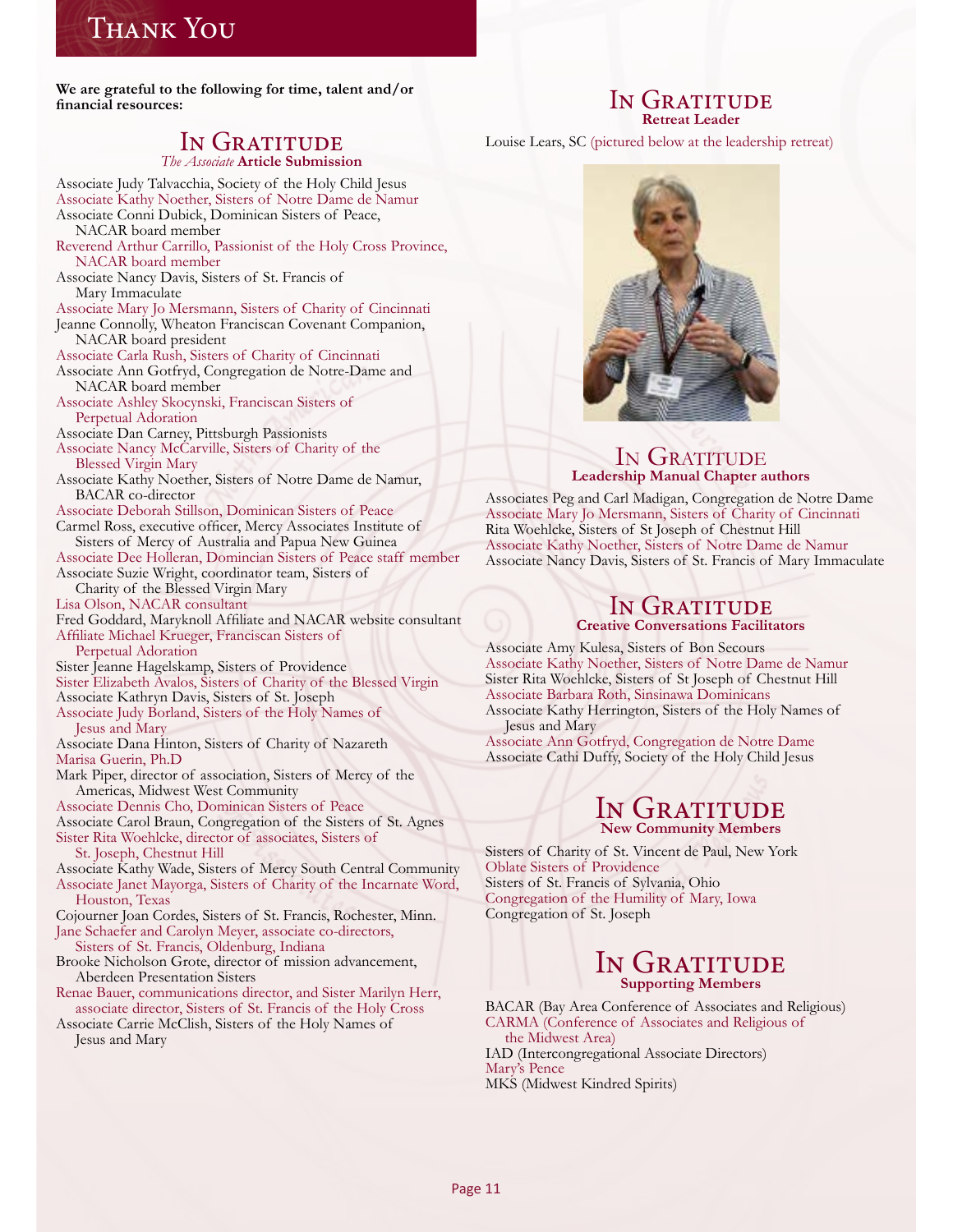You are NACAR … YOU, our community, individual and supporting members! As the board of directors, we are deeply grateful for your support, encouragement, feedback, participation and trust. As you read this annual report you will note that there are many people who serve NACAR so that NACAR continues to serve the associatereligious movement. We extend profound appreciation to our contractors, current and former board members, committee members, contributing authors, news gatherers, retreat and program facilitators, donors, and all who help make this work possible. FUTURE OF THE ORGANIZATION<br>are NACAR ... YOU, our community, individual and supporting members! As the board of directors, we are<br>bly grateful for your support, encouragement, feedback, participation and trust. As you read

2018-19 will bring new opportunities to meet the needs of this evolving movement of the Holy Spirit including, but undoubtedly not limited to:

- Publishing a new chapter of the leadership manual, titled Building and Sustaining Vibrant Groups, by Sister of St. Joseph Rita Woehlcke, with Associate Nancy Davis, Sisters of St. Francis of Mary Immaculate.
- Joining in a new partnership with the University of Dayton's Virtual Learning for Catholic Faith Development launching initial online course offerings in the fall of 2018.
- Offering the annual leadership retreat in May 2019 in Houston, Texas.
- Participating as an associate member, exhibitor and basic sponsor at the LCWR Assembly.
- Continuing to develop collaborative relationships with Religious Formation Conference and Communicators for Women Religious.
- Receiving and implementing the results of the Communication and Membership Engagement Audit, which will allow us to plan more strategically for changing communication needs.
- Receiving and discerning feedback from the Fund Development Readiness Assessment as we continue to pursue program and financial sustainability.

We invite you to join us in these and other as-yet-unknown activities. Consider joining us as a board member, committee member, news gatherer, contributing author or program participant. If you are not an individual member, consider joining this exciting group to fully appreciate the benefits of membership. Working together we are a catalyst that serves, empowers and promotes the associate-religious relationship.